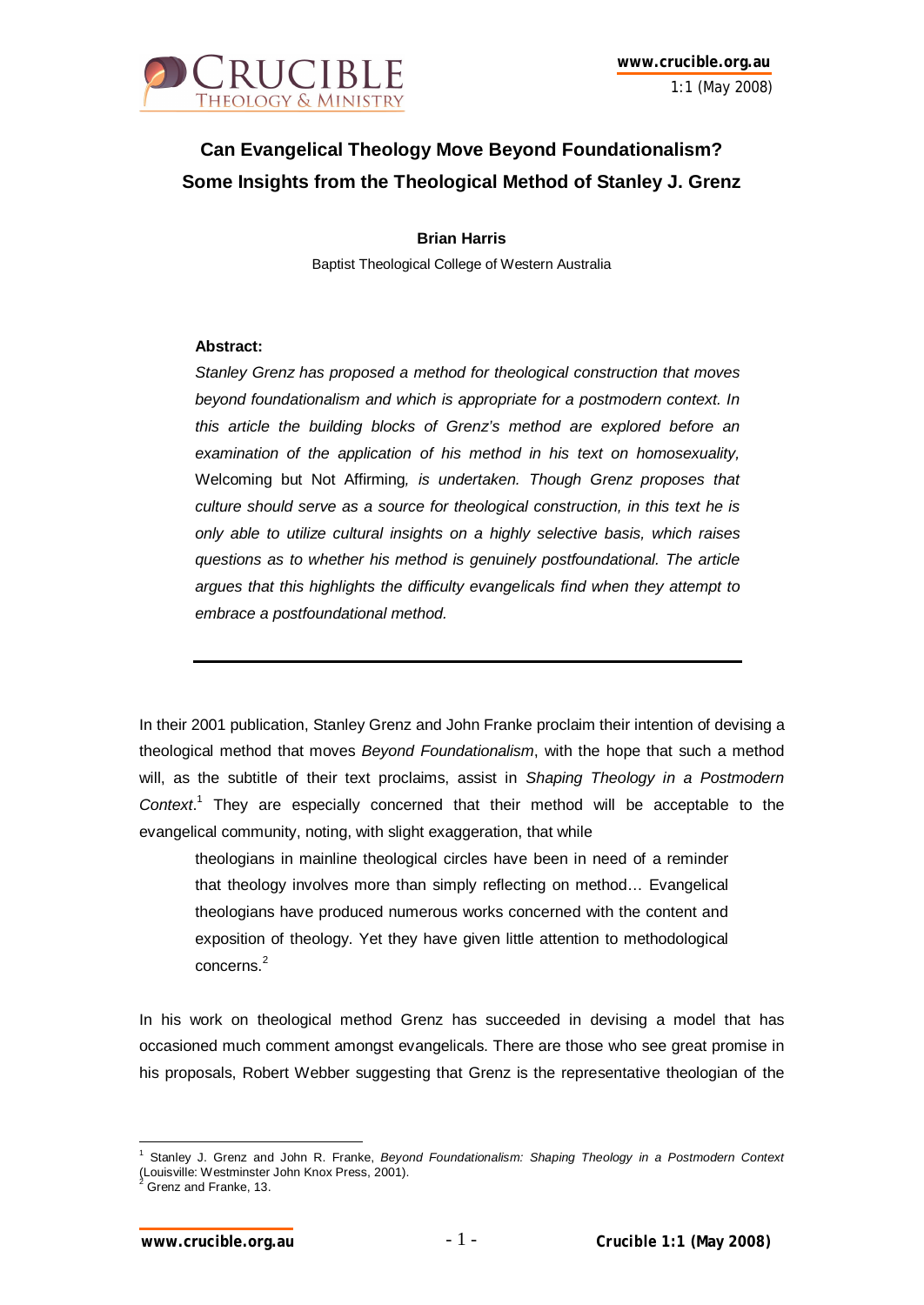emerging church.<sup>3</sup> Pentecostal theologians have been largely approving of his work, finding that his pneumatological emphasis helps rectify some of the shortcomings they have perceived in traditional evangelical theology.<sup>4</sup> However, while many have been enthusiastic about his insights, others have been sceptical, questioning whether his proposals will lead to a theology that no longer reflects evangelical convictions.<sup>5</sup>

Given that Grenz's particular concern is to devise a theological method that moves beyond foundationalism and which is appropriate for the postmodern context, the obvious question to ask is whether evangelical theology can move beyond foundationalism, or if such a move would undermine its claim to be evangelical.

Elizabeth Barnes suggests that discussions on both postmodernism and postfoundationalism now constitute "the primary conversation in systematic theology in the academy."<sup>6</sup> For those not familiar with the discussion, a brief summary, with a focus on its relevance to the theological method of Grenz, is appropriate.

Deciding what the "post" in postmodernism refers to requires some insight into modernity. From the perspective of this article, particular aspects of significance include modernity's:

- 1) Optimistic assessment of knowledge, which it sees as certain, objective, good and accessible. Correspondence theories of truth are accepted (truth is that which corresponds to reality), as is the belief in the-world-as-it-is. Knowledge is seen to be intrinsically valuable, which is coupled with a conviction that increased knowledge will lead to a better world.
- 2) Belief that the human intellect is the arbiter of truth. Reason, not intuition, is the path to truth $<sup>7</sup>$ </sup>
- 3) Belief in the autonomous self, existing outside of particular traditions, or social conventions.
- 4) Belief that truth is objective rather than relational.

Key paradigm shifts embraced by postmodernism include:

<sup>3</sup> Robert E. Webber, *The Younger Evangelicals: Facing the Challenges of the New World* (Grand Rapids: Baker,

<sup>2002), 92.</sup> 4 See, for example, Cross' tribute to Grenz in the opening footnote of his article. Terry L. Cross, "A Proposal to Break the Ice: What Can Pentecostal Theology Offer Evangelical Theology," *Journal of Pentecostal Theology* 10, no. 2 (2002). Offsetting Cross, see Smith's plea that Pentecostal theology distance itself from evangelical theology. However, Smith's concerns are largely addressed by Grenz's method. James K. A. Smith, "The Closing of the Book: Pentecostals, Evangelicals, and the Sacred Writings," *Journal of Pentecostal Theology* 11 (1997). 5

See, for example, the collection of essays in *Reclaiming the Center*, which were largely written to rebut Grenz's proposals, particularly those found in *Renewing the Center*. Millard J. Erickson, Paul Kjoss Helseth, and Justin Taylor, eds., *Reclaiming the Center: Confronting Evangelical Accommodation in Postmodern Times* (Wheaton: Crossway, 2004). Stanley J. Grenz, *Renewing the Center: Evangelical Theology in a Post-Theological Era* (Grand Rapids: Baker, 2000). 6 Elizabeth Barnes, "Jesus Christ: The Church's One Foundation," *Perspectives in Religious Studies* 25, no. 2 (1998):

<sup>176.&</sup>lt;br><sup>7</sup> This should be qualified by acknowledging the romantic reaction against rationalism within modernity.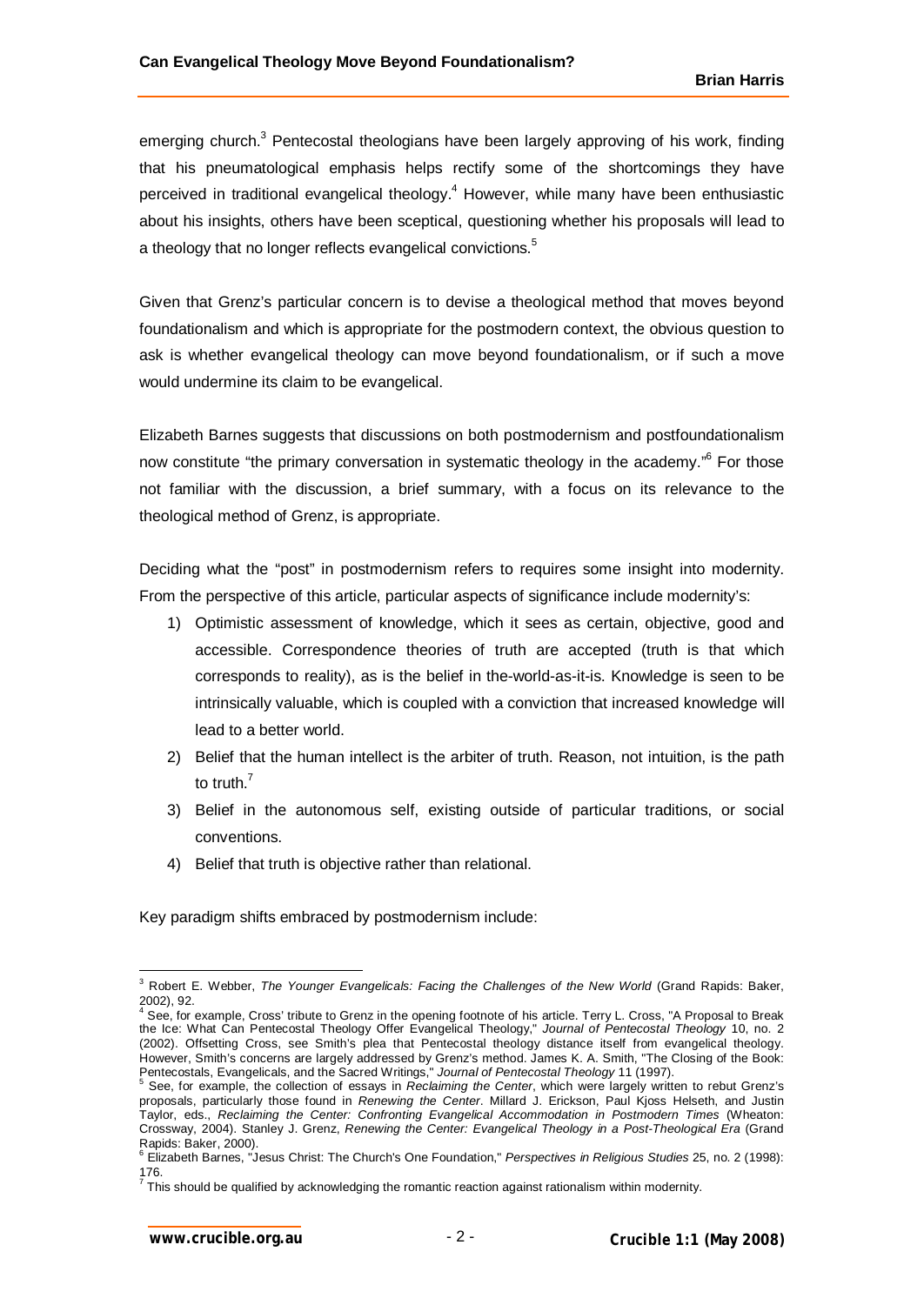- 1) A denial of objective knowledge and its replacement by interpretation. Linked to this is the move from a realist or objective view of truth to a constructionist outlook. Because all explanations of reality are seen as constructions, deconstruction is required. Deconstruction reveals the control mechanisms implicit in ideas. It identifies the stakeholders behind ideas, and thus helps to break the control that the deconstructed ideas might have over beliefs and actions.
- 2) The affirmation of local narratives rather than metanarratives. Lyotard's definition is widely quoted: "Simplifying to the extreme, I define *postmodern* as incredulity toward metanarratives."<sup>8</sup> Linked to this is the loss of the idea of a universe or of universals, and a respect for the local and the particular. This leads to a prizing of difference rather than of uniformity.
- 3) The conviction that truth is relational rather than objective. It can also be subjective (my truth and my objectivity).
- 4) A denial of a direct correspondence between language and the-world-as-it-is, to a belief in a symbolic, socially created world, constructed through language, with all words being used in accordance with socially constructed linguistic rules, or to use the concept developed in Wittgenstein's *Philosophical Investigations*, "language games."<sup>9</sup> George Lindbeck applies and extends Wittgenstein's thinking to the theological arena, developing his cultural linguistic approach which suggests that religious doctrines rather than serving as first order truth claims (propositionally asserting things to be objectively true or false) should rather be seen as the rules of grammar, having a regulative function for the believing community, shaping its thinking and experience. Doctrines are therefore not objective statements about God, but rather provide the primary rules for speaking about God.<sup>10</sup> Lindbeck's thinking has been influential in the development of Grenz's theological method.
- 5) A stress on holism and inter-connectedness. Truth, (to the extent that one can talk of truth) is contextual.

Foundationalism in theological construction is closely linked to the modern era. Working from the assumption that the demonstration of objective truth requires an undisputed foundation from which truth claims can be made, theologians attempted to define what this foundation could be. Though conservative and liberal theologians reached different conclusions as to the appropriate foundation for theology, both essentially adopted the same method for theological construction, namely that of identifying a sure and certain foundation from which all other truth claims could flow. Foundationalism assumes that a system of knowledge must include a class of beliefs that are immune from challenge (for example, the claims of scripture) and that

 8 Jean-Francois Lyotard, *The Postmodern Condition: A Report on Knowledge*, trans. Geoff Bennington and Brian Massumi (Minneapolis: University of Minneapolis Press, 1984), xxiv.

<sup>&</sup>lt;sup>9</sup> Ludwig Wittgenstein, *Philosophical Investigations*, trans. G.E.M. Anscombe (Oxford: Basil Blackwell, 1953).<br><sup>10</sup> See George A. Lindbeck, *The Nature of Doctrine: Religion and Theology in a Postliberal Age* (Philadelph Westminster Press, 1984).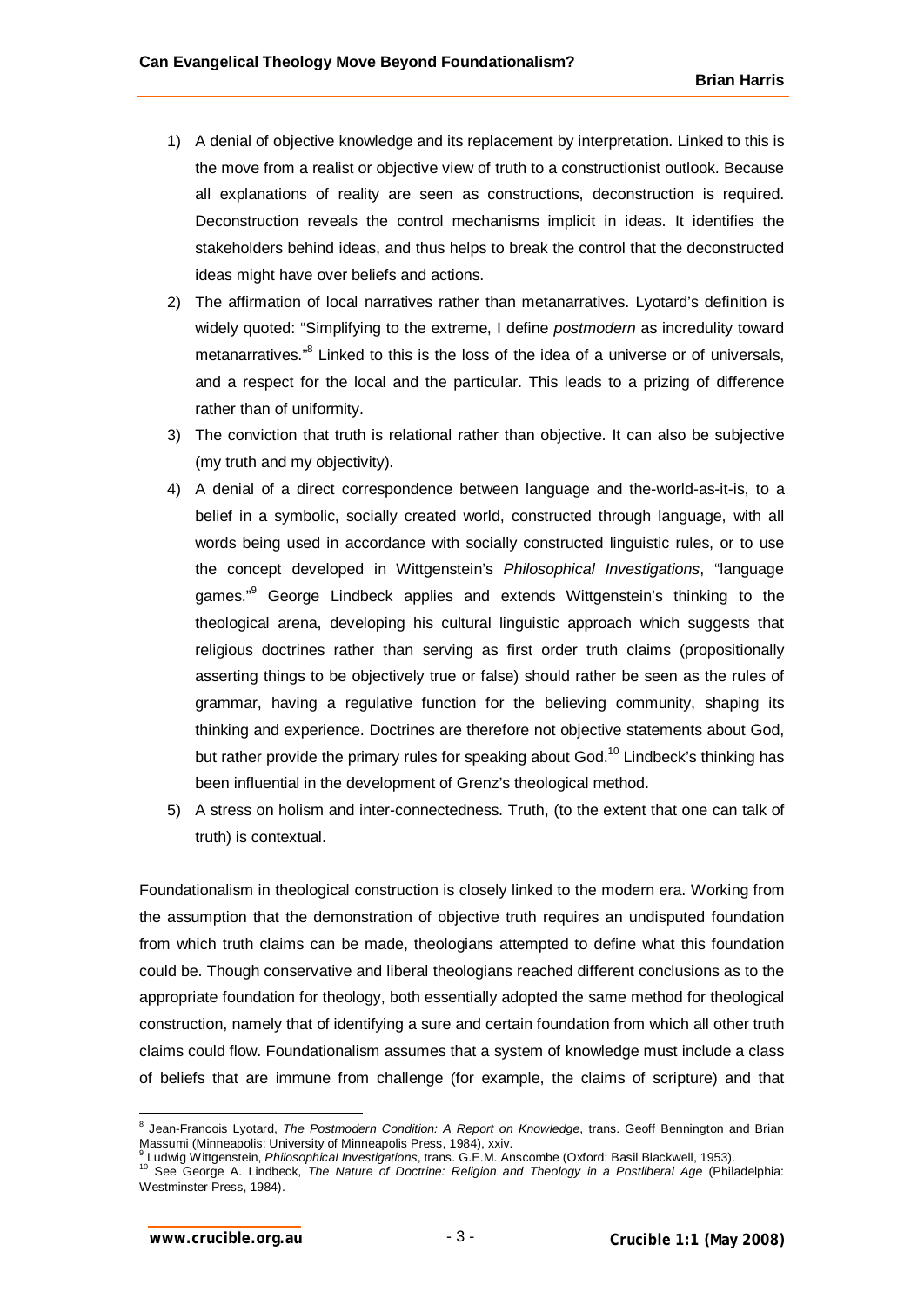reasoning within the system proceeds only in one direction, from the foundational belief to others, but not in the reverse direction.

Nancey Murphy argues that in the modern era both liberal and conservative theologians shared foundationalism's methodological assumptions, and that the divide between them is therefore not as large as is usually assumed. The differences resulted from conservatives choosing an inerrant Bible as their undisputed foundation, while liberals assigned the foundational role to religious experience.<sup>11</sup> Methodologically, both assumed that foundationalism was the appropriate paradigm, albeit that the foundation chosen took the theology constructed in different directions.

Murphy, whom Grenz acknowledges as being influential for his thinking,<sup>12</sup> suggests that three features of postmodernism could potentially help overcome the impasses of the past.

First, in postmodernism epistemological holism replaces foundationalism by its insistence that it is not possible to distinguish between basic (foundational) beliefs and non-basic beliefs. There is a web of connectedness. Holism means that each belief is supported by its ties to its neighbouring beliefs and ultimately to the whole.

Second, in the philosophy of language the approach is also holistic, with meaning being sought in both the linguistic and non-linguistic context.

Third, postmodernism is anti-reductionist, with the recognition of the two-way influence between part and whole. The whole influences the part and the part the whole.

Murphy goes on to ask what the implications of this would be for a conservative (evangelical) theology constructed within a postmodern framework, and what would be its distinguishing features, and suggests that while reflecting the holism called for, it would also need to hold on to certain aspects considered to be an integral part of evangelical theology. She writes:

First it must maintain some special role for Scripture over against experience as authority for theology. Second, it must provide for special acts of God, and third, it must provide for the possibility of making truth claims for Christianity. This latter requirement involves both a definition of truth that is compatible with postmodern philosophy and criteria for judging the truth of a religion.<sup>13</sup>

 $\overline{\phantom{a}}$ <sup>11</sup> See Nancey Murphy, *Beyond Liberalism and Fundamentalism: How Postmodern Philosophy Set the Theological Agenda* (Harrisburg: Trinity Press International, 1996), Nancey Murphy, "Philosophical Resources for Postmodern

Evangelical Theology," *Christian Scholars Review* 26, no. 2 (1996). <sup>12</sup> Grenz and Franke, *Beyond Foundationalism: Shaping Theology in a Postmodern Context,* ix.

<sup>&</sup>lt;sup>13</sup> Murphy, "Philosophical Resources for Postmodern Evangelical Theology," 194.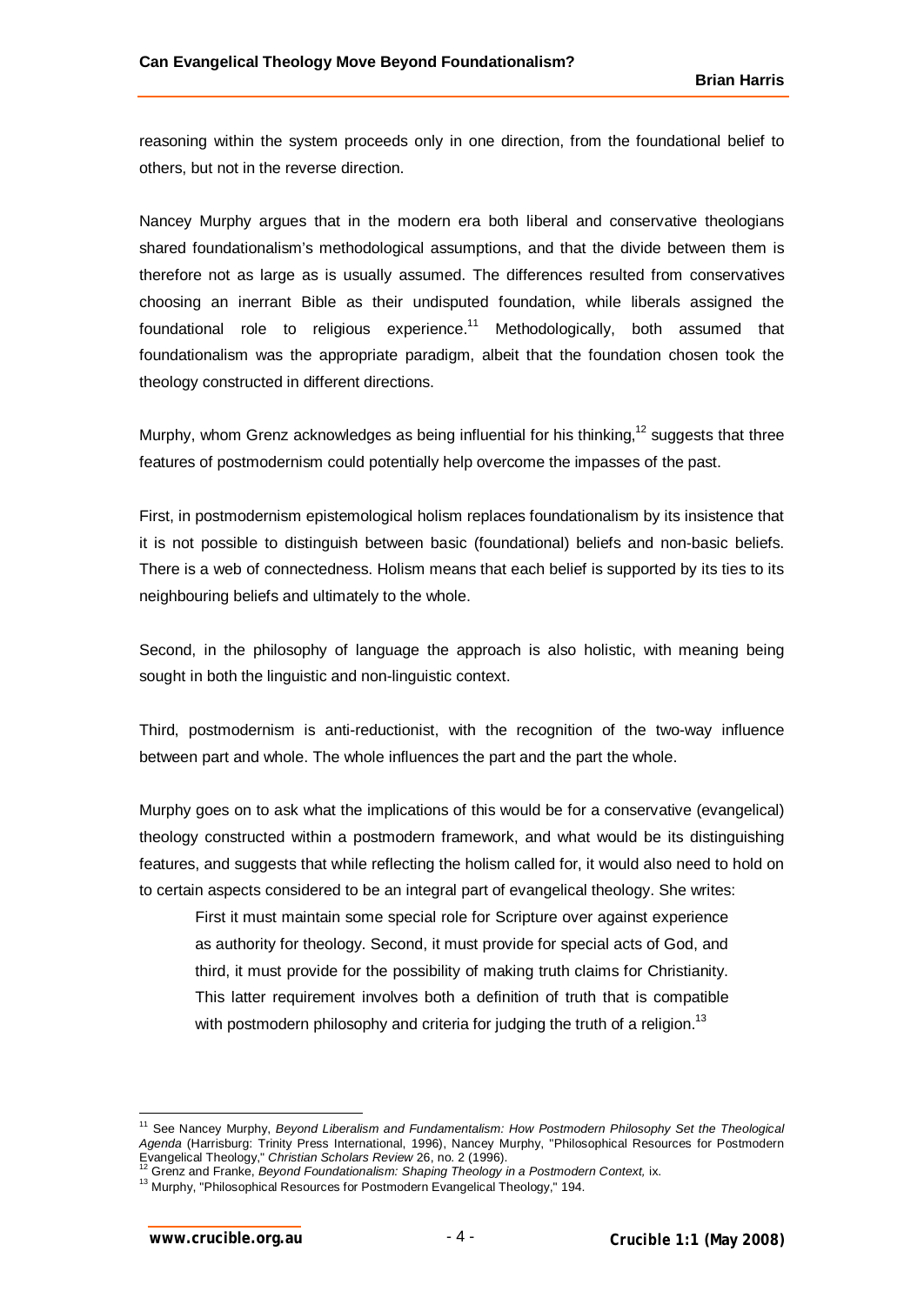Murphy's proposals and insights, together with those of Lindbeck, are key ingredients that help shape Grenz's methodological revisioning. Taking seriously the critique of both modernity and foundationalism, Grenz attempts to devise a theological method suitable for a postmodern era and which moves beyond foundationalism. A large part of his solution is found in suggesting a shift from a single foundation for theology (scripture) to a trio of theological sources, scripture, tradition and culture. While scripture remains the norming norm for theology, the three sources work together as conversation partners, with truth statements being tested for coherence rather than simple correspondence. Rather than truth being affirmed in propositions (as in the old evangelical paradigm), it is discerned within the narrative flow of the community of faith. The community understands its experience in the light of its grammar (doctrines), which provides the frame within which religious discourse takes place. The grammar in turn is shaped by the ongoing trialogue between the three sources for theology, scripture, tradition and culture. Theses sources are structured around three focal motifs, the Trinity, community and eschatology. The role of the Spirit in theological construction is affirmed, and Grenz argues that theological conclusions reached are pneumatologically mediated and that such mediation should be communally discerned.<sup>14</sup>

In devising his method, Grenz is mindful of the particular challenges posed by the postmodern context, and argues that just as theologians should not have uncritically adopted the assumptions of modernity (albeit that they sometimes did), they should not uncritically adopt postmodern assumptions. In particular, he is not willing to abandon the quest for universal truth, arguing that the Christ event stands against the postmodern loss of a centre (Christ being the world's one true centre).<sup>15</sup> Arguing against the postmodern view that the world is composed of incompatible and competing local narratives, he writes that "because of our faith in Christ, we cannot totally affirm the central tenet of postmodernism… the rejection of the metanarrative."<sup>16</sup> He is however responsive to many areas of concern raised by the postmodern critique of modernity, and is hopeful that his method will lead to the construction of a theology that is post-individualistic, post-rationalistic, post-dualistic and postnoeticentric.<sup>17</sup>

Before attempting to decide if Grenz's method genuinely moves us beyond foundationalism whilst remaining a genuinely evangelical method, let us unpack some of the basic building blocks of his method more fully.

 $\overline{\phantom{a}}$ 

<sup>14</sup> For the fullest explanation of Grenz's method, see Grenz and Franke, *Beyond Foundationalism: Shaping Theology in a Postmodern Context*. An earlier version is to be found in Stanley J. Grenz, *Revisioning Evangelical Theology: A Fresh Agenda for the Twenty First Century* (Downers Grove: Inter Varsity Press, 1993) 61-108,37-62. Also see Grenz, *Renewing the Center: Evangelical Theology in a Post-Theological Era,* 184-217.

<sup>15</sup> Stanley J. Grenz, *A Primer on Postmodernism* (Grand Rapids: Eerdmans, 1996), 163-64.

<sup>16</sup> Grenz, *A Primer on Postmodernism*, 164.

<sup>17</sup> Grenz, *A Primer on Postmodernism,* 167-74.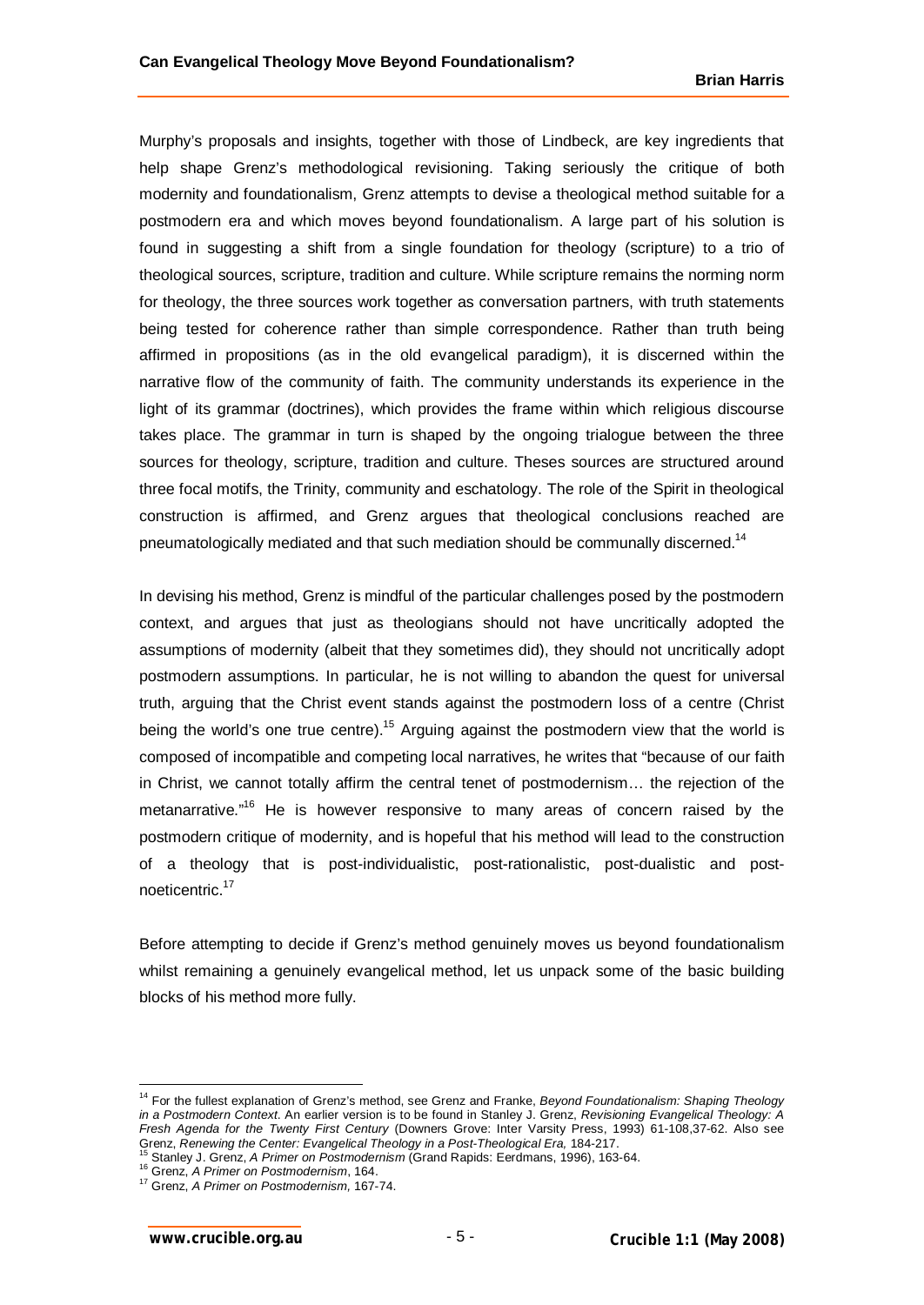Grenz suggests that the three sources for theological construction are scripture, tradition and culture.<sup>18</sup>

Suggesting scripture as a source for theological construction is something of a non-negotiable for any theological method that wishes to be considered evangelical.<sup>19</sup> For evangelical method, the debate is more over seeing scripture as *a* source or *the* source for theological conclusions, with the latter serving as the standard conclusion. There is therefore nothing inherently novel in Grenz's suggestion that scripture serve as theology's norming norm.<sup>20</sup> Of greater interest are the shifts in emphasis proposed by Grenz.

Grenz laments that postfundamentalist evangelical theology has continued to adopt a propositionalist approach, seeking to discover and articulate the one doctrinal system embedded in the Bible.<sup>21</sup> Rather than follow a propositional program, Grenz suggests that theology should be seen as the "reflection on the faith commitment of the believing community."<sup>22</sup> He believes that many evangelicals "take loyalty to the Bible to heights not intended by the Reformers and not in keeping with the broader trajectory of the evangelical movement."<sup>23</sup> He argues that such loyalty is misguided, as it is unnecessary because the Bible's status as the foundational text of the faith community guarantees its place of importance in the theological enterprise. Grenz's approach at this point is essentially pragmatic and functional. If theology is the reflection on the faith commitment of the believing community, it is a reflection that cannot begin without an understanding of the "book of the community."<sup>24</sup>

From a traditional evangelical perspective, this is provocative. Evangelicals assign a place of prominence to the Bible out of a conviction that its message is the truth, and its revelation the sole surety for statements made about the nature and character of  $God.^25$  The constituting

<sup>24</sup> Grenz, *Revisioning Evangelical Theology*, 94.

<sup>&</sup>lt;sup>18</sup> A modified version of the following synopsis of Grenz's three sources was first presented at a conference on Evangelical Identities. Brian Harris, "Stanley Grenz's Theological Method: Revisioning Evangelical Theology or

Business as Usual?" (paper presented at the Evangelical Identities Conference, Auckland, 29 March 2007).<br><sup>19</sup> Bebbington can be seen as representative when he suggests that biblicism is one of the defining characteristics evangelicalism. David Bebbington, *Evangelicalism in Modern Britain: A History from the 1730s to the 1980s* (Grand Rapids: Baker, 1989), 12-14.

<sup>20</sup> Together with Franke, Grenz unpacks his understanding of this in Grenz and Franke, *Beyond Foundationalism: Shaping Theology in a Postmodern Context,* 57-92. <sup>21</sup>Grenz and Franke, *Beyond Foundationalism*, 60-63. We should not accept Grenz's analysis uncritically, as he is a

little one-sided in his presentation of propositionalist approaches. See, for example, Helseth's critique of Grenz's historical reconstruction in Paul Kjoss Helseth, "Are Postconservative Evangelicals Fundamentalists? Postconservative Evangelicalism, Old Princeton and the Rise of Neo-Fundamentalism," in *Reclaiming the Center: Confronting Evangelical Accommodation in Postmodern Times*, ed. Millard J. Erickson, Paul Kjoss Helseth, and

Justin Taylor (Wheaton: Crossway, 2004). <sup>22</sup> Grenz, *Revisioning Evangelical Theology: A Fresh Agenda for the Twenty First Century,* 87. The adequacy of this definition must be questioned. It implies a descriptive, rather than prescriptive, role for the theologian. Perhaps a church historian might be willing to be limited to a descriptive role, but it is improbable that many systematic theologians would be willing to accept such an abbreviated description of their task. Indeed, Grenz himself does not, for in spite of this definition, he carves out a far more ambitious role in his own theological work. Perhaps it should be enlarged to be a "reflection on the *adequacy* of the faith commitment of the believing community *in the light of...* with relevant theological criteria inserted (e.g. scripture, the tradition of the church, certain ethical criteria etc.). <sup>23</sup> Grenz, *Revisioning Evangelical Theology*, 93.

<sup>&</sup>lt;sup>25</sup> The understanding of truth would be of truth as correspondence with objective reality.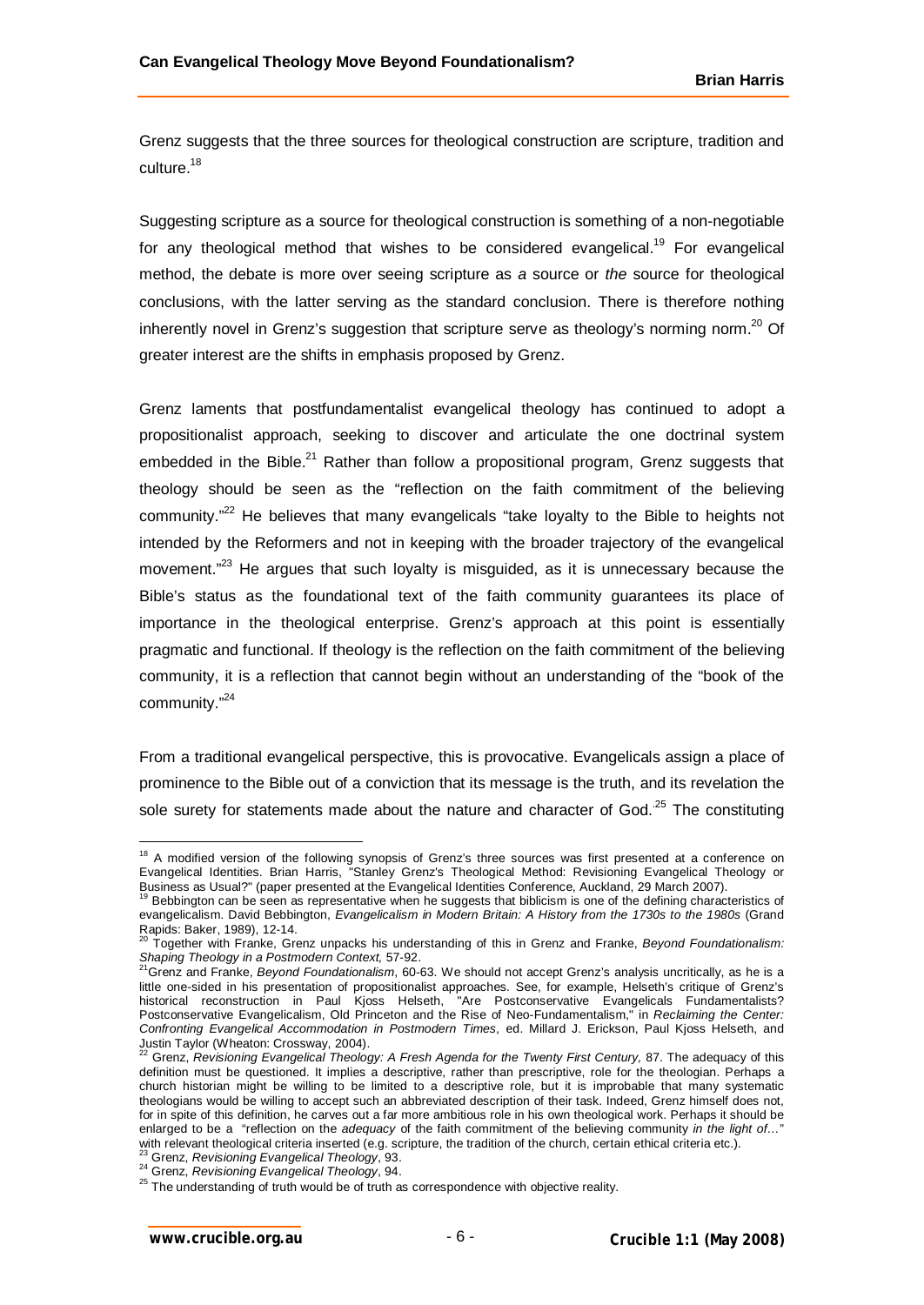role of the Bible in the life of the church is seen as of secondary importance to the claim that it is an accurate and authoritative revelation of the character, will and actions of God. Grenz's stance seems a short step from relegating the Bible to a text of historical (but not authoritative) importance. His argument that the Bible's role as the repository of the original kerygma of the faith community guarantees it a role of ongoing importance is not self evidently true. Belief systems can change and evolve, and most would not consider a stance definitive simply because it was the one originally adopted.

A second aspect of Grenz's proposal on scripture, and one which reflects something of the heartbeat of his concern, is expressed in his approving discussion of the Pietists. He notes, "For the Pietists, talk about the truth claims of the Bible was less important than the fact that 'truth claims' – that the Scriptures lay hold of the life of the reader and call that life into divine service."<sup>26</sup> This, however, is a false dichotomy. Brand validly accuses Grenz of driving an artificial wedge between those who focus on the Bible as a source of correct doctrine and those whose focus is on the Bible as a source of spiritual sustenance. Dismissing this typology as overly simplistic, Brand argues that balance between the two has usually characterized evangelicalism.<sup>27</sup>

Grenz then moves to an important stage in his thinking, viz. that the meaning and impact of scripture is pneumatologically mediated. He laments that the theological method of most Protestant theologians separates bibliology and pneumatology.<sup>28</sup>

In practical terms, Grenz calls evangelicals to pay as much attention to the doctrine of illumination as they do to inspiration. By placing the emphasis on the inspiration of scripture, a static view of scripture can dominate. Arguments revolve around the once for all divinely given message of scripture, rather than around the need to listen to the ongoing voice of the Spirit speaking through scripture (illumination).

<sup>&</sup>lt;sup>26</sup> Grenz, *Revisioning Evangelical Theology: A Fresh Agenda for the Twenty First Century, 112. While hard to* dispute, this does seem to beg the question. Is it not the task of the theologian to articulate why this happens and how to evaluate the validity of such an "encounter"? In addition, this presentation of the Pietists is one sided according to Travis. See William G. Travis, "Pietism and the History of American Evangelicalism," in *Reclaiming the Center: Confronting Evangelical Accommodation in Postmodern Times*, ed. Millard J. Erickson, Paul Kjoss Helseth,

and Justin Taylor (Wheaton: Crossway, 2004). <sup>27</sup> Chad O. Brand, "Defining Evangelicalism," in *Reclaiming the Center,* 298. Smith, in his work on the relationship between Pentecostalism and evangelicalism, is more nuanced when he distinguishes between evangelical theology and grass-roots evangelical experience. He writes: "This issue (the relationship between Pentecostalism and evangelicalism) situates us in the midst of an ongoing historiographic debate between Donald Dayton and George Marsden…. Dayton has been insisting on a 'pentecostal paradigm' for understanding evangelicalism over against what he calls Marsden's 'presbyterian paradigm.' I think both of them are right, but on different levels. I think Marsden is correct in asserting the dominant influence of the Princeton tradition on mainstream evangelical *theology*; but in agreement with Dayton, I think evangelicalism at a grass-roots level has been significantly influenced by a more Wesleyan-holiness piety as found, for instance, in Finney." Smith, "The Closing of the Book: Pentecostals,

Evangelicals, and the Sacred Writings," 61. <sup>28</sup> Grenz follows up on his own suggestion in *Theology for the Community of God*, and his discussion of scripture in the middle of the book within the section on the work of the Spirit, makes for a refreshing point of difference. Stanley J. Grenz, *Theology for the Community of God* (Nashville: Broadman and Holman, 1994).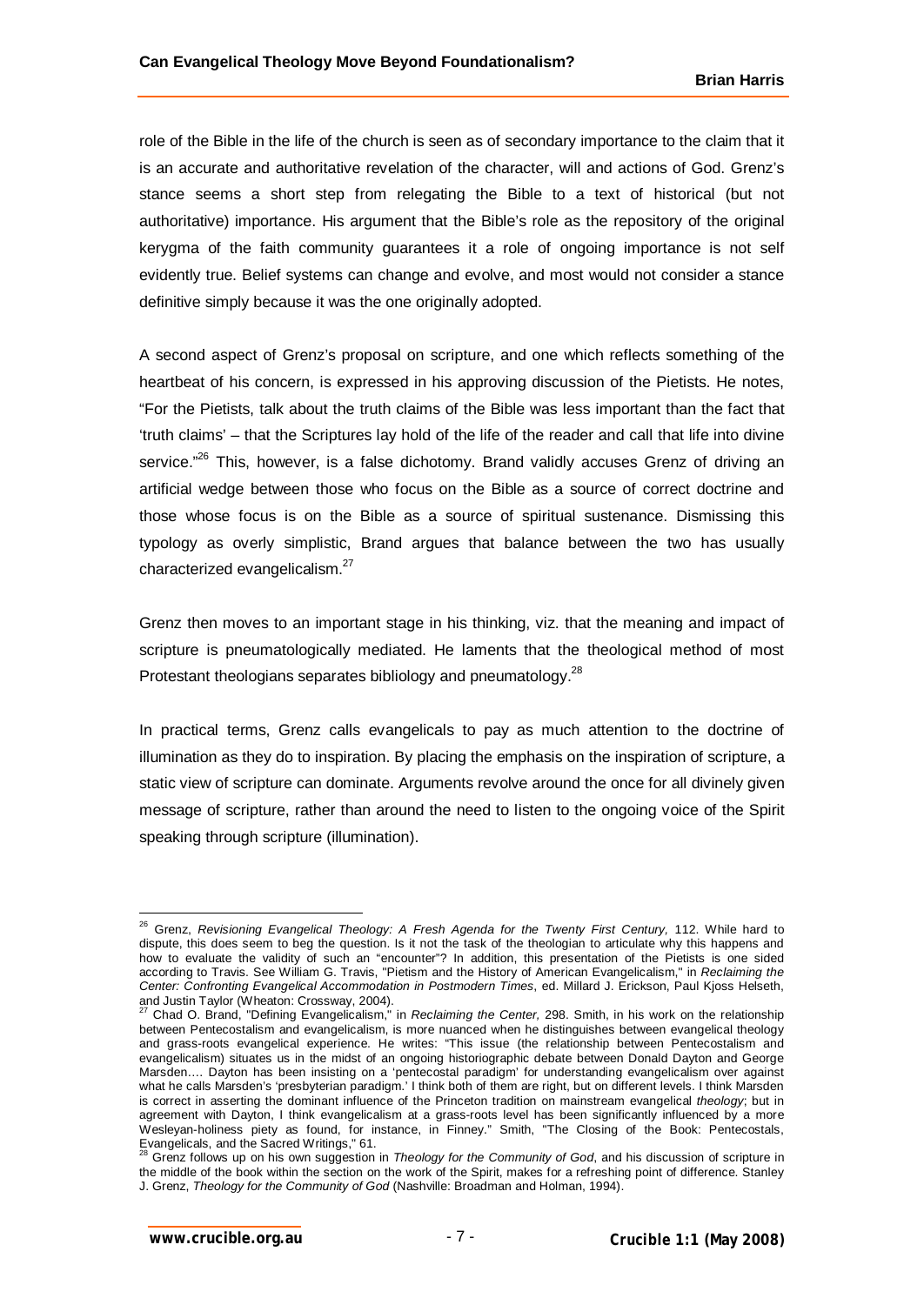This focus on illumination shifts the subject-object locus. So long as we have an inspired text to study, the theologian can approach scripture as an objective text whose message can be interpreted and explained. If, however, the focus shifts to scripture as a Spirit-illuminated text dynamically interacting with the life of the community, the static 'given' of the text is replaced by uncertainty, ambiguity and the subjectivity of a required response. Grenz is aware that some evangelicals would believe that the approach has Barthian overtones where the Word of God shifts from being authoritatively inspired Word to divinely illuminated Word. In this limited sense, the Word of God becomes the Word of God in interaction with a particular person or community.<sup>29</sup>

Grenz's pneumatologically mediated approach to scripture has led to concerns being expressed. A major refrain is that the approach is subjective and undermines the concept of the authority of scripture by taking the locus of authority from the text and placing it within the contextualized, Spirit-guided, community of faith. Consequently some evangelicals have been dismissive of Grenz's proposal, Carson complaining, "I cannot see how Grenz's approach to Scripture can be called 'evangelical' in any useful sense."30

Grenz's second source for theology is tradition. In exploring tradition as a theological source which serves as theology's hermeneutical trajectory, Grenz attempts to answer the question of how the insights gained from the Spirit's guidance and leading of the church over the last two thousand years can be utilized in the process of theological reflection. $31$  In suggesting that tradition serves as a hermeneutical trajectory, pointing toward the eschatological future of the church on the basis of insights from the past, and in turn being critiqued on the basis of the eschatological vision, he hopes to overcome static views of tradition that have historically led to an impasse between opposing groups, as each tries to justify their tradition as the valid one.

Grenz's revisioned theology is intended to win over two audiences. On the one hand, it is *evangelical* theology that he revisions, and he attempts to draw traditional evangelicals to a broader vision of the movement. On the other hand he writes for the *postmodern* context, and seeks to develop a theology that is true to its evangelical roots, but which is a respected player in the postmodern arena.

For neither of these audiences is tradition an obvious choice as a source for theology.

 $\overline{1}$ <sup>29</sup> Grenz is well aware of the reservation evangelicals have of Barth, and especially of the perception they have (arguably unjustified) of the subjectivity implicit within his approach. He writes: "Several recent theologies of Word and Spirit have come close to subjectivism. Thinkers influenced by Karl Barth and neoorthodox Word of God theologies routinely differentiate between the Bible and the transcendent Word in a manner that seems to reduce biblical authority to our subjective reception of the divine address that confronts us through the human words of the Bible." Grenz and Franke, *Beyond Foundationalism: Shaping Theology in a Postmodern Context,* 67. <sup>30</sup> D.A. Carson, *The Gagging of God: Christianity Confronts Pluralism* (Grand Rapids: Zondervan, 1996), 481.

<sup>31</sup> Grenz and Franke, *Beyond Foundationalism: Shaping Theology in a Postmodern Context,* 94.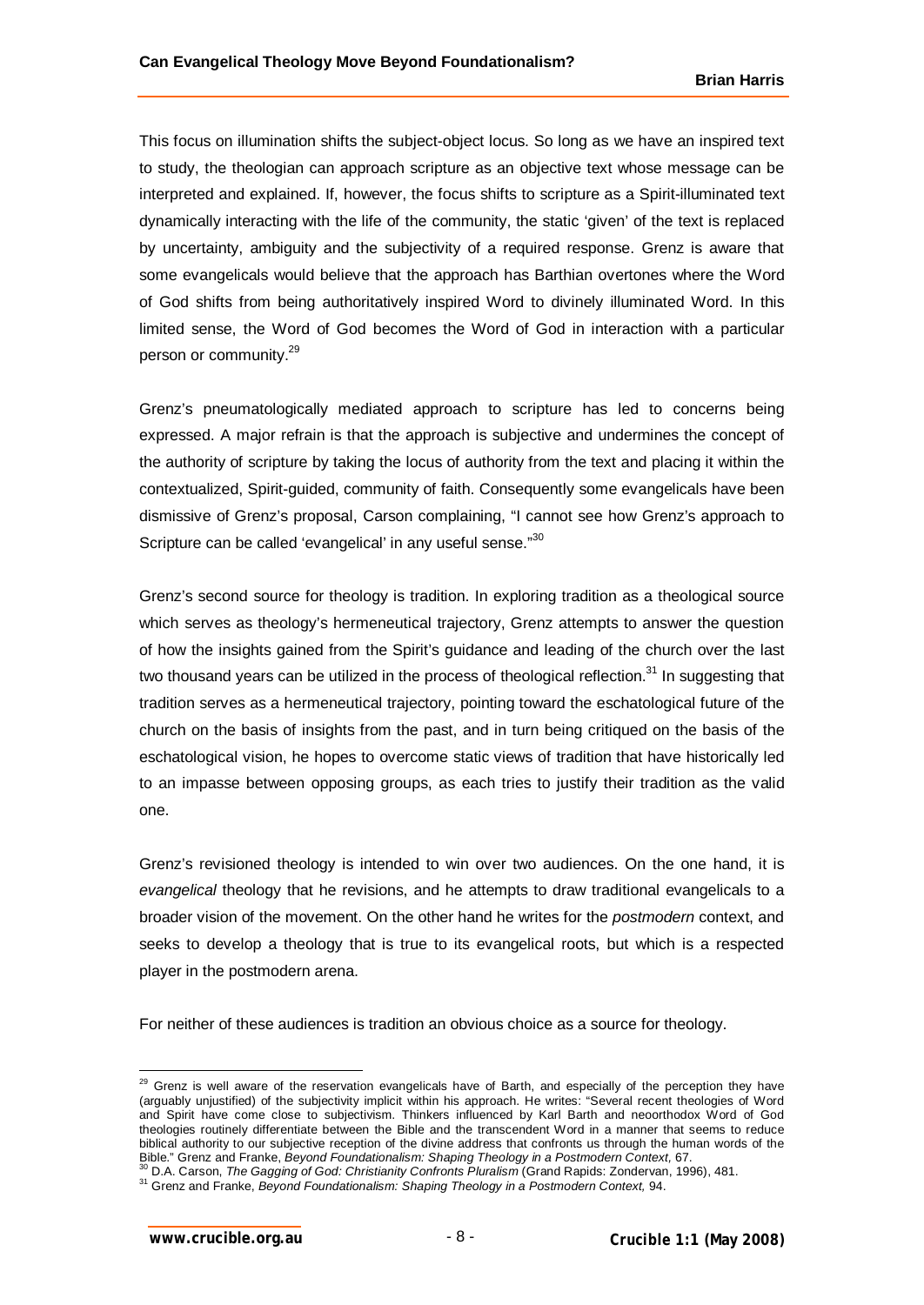However the roots of evangelicalism are traced, it is never less than a movement supportive of the Reformers' cry of *sola scriptura*. Indeed, the perceived use of tradition at the expense of the scriptures was a key factor in the Protestant Reformation.<sup>32</sup> In suggesting tradition as a source for theology Grenz therefore has to indicate how to move beyond the hermeneutics of suspicion from which evangelicals usually operate when appeals to tradition are made in theological construction.

Neither is the choice of tradition for a postmodern audience a self evident one. Wentzel Van Huyssteen accurately summarizes a key postmodern concern about the use of tradition when he writes,

By seeking to disturb any easy relationship with our past by arguing that our assertion of continuity is itself an invention of our need to control the destiny of our culture and society, a sceptical form of the postmodern critique of continuity thus calls into question the very possibility of tradition.<sup>33</sup>

While aware of these reservations, Grenz provides four persuasive reasons for using tradition as a theological source:

- 1) Past doctrinal statements and theological models are instructive for the present theological quest and help to avoid the pitfalls from the past.
- 2) Traditions serve as a reference point.
- 3) Some doctrinal formulations have withstood the test of time.
- 4) As a second order task, theology is undertaken by theologians who are themselves members of a faith community which spans the centuries. $34$

While Grenz's case for appropriating tradition as a conversation partner with scripture and culture is sensible, he glosses over the problems inherent in the approach. His claim that the believing community will be pneumatologically guided to discern which aspects of tradition to embrace flies in the face of the very history of the church that Grenz wishes to uphold. Even a cursory glance through church history establishes the wide range of conflicting answers that have been adopted by different segments of the faith community. Grenz is silent on how this impasse is to be overcome, other than to note the helpfulness of having the interacting voices of scripture, tradition and culture rather than a monologue by scripture alone.

<sup>32</sup> Which is not to suggest that the reformers made no use of tradition. Attempts to literally apply *sola scriptura* are, inevitably, naïve. While the reformers held a theoretical commitment to *sola scriptura*, their hermeneutical practice is better described as *suprema scriptura*.

<sup>33</sup> J. Wentzel Van Huyssteen, "Tradition and the Task of Theology," *Theology Today* 55, no. 2 (1998): 217. While acknowledging Van Huyssteen's point, it is worth noting that many postmodern theorists would argue that as human identity is the product of culture and language, tradition is all that we have ever had.

<sup>34</sup> Grenz, *Revisioning Evangelical Theology: A Fresh Agenda for the Twenty First Century,* 95-97.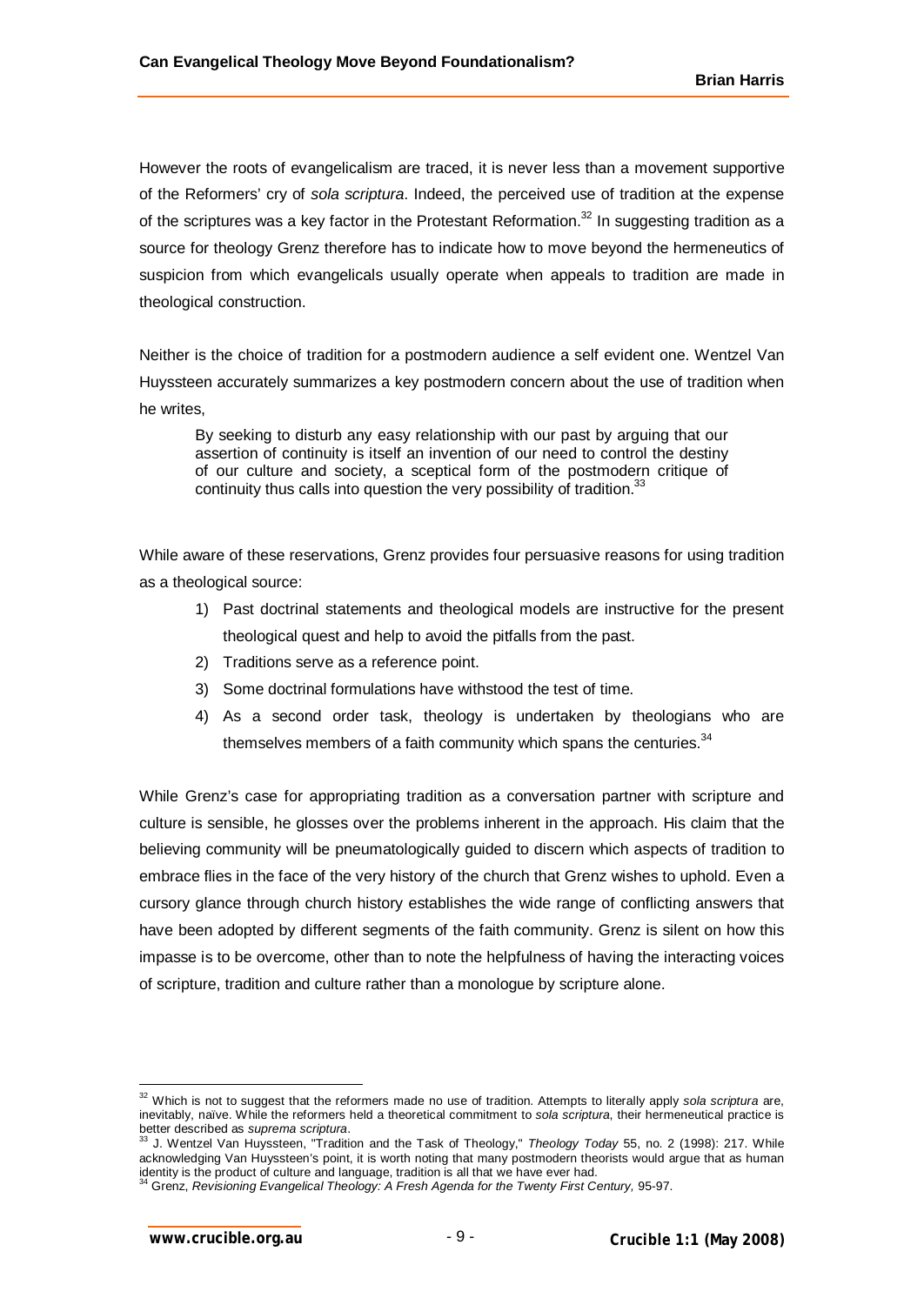A key issue Grenz leaves unresolved is therefore what criteria can be seen as valid in testing the authoritative status of any particular theological tradition. At the very least, tradition needs to be an interactive player subject to other criteria. Acknowledging the input of both scripture and culture in reaching a decision is useful, but still leaves wide and vague parameters. Openness to pneumatological mediation may reflect a pious and reverent approach to theology, but its hazy boundaries make it hard to either affirm or refute.

Grenz's third source for theology is culture. This is his most controversial selection. To Grenz's suggestion that culture is a source for theology, evangelicals are likely to respond that while culture provides the location within which a particular theological system is developed, to suggest that culture is a *source* for theology goes beyond the mandate of evangelical theology.

Because Grenz writes in a nuanced way, it is dangerous to assume that one can respond to his broad categories without carefully examining the meaning he attaches to them.<sup>35</sup> When he suggests culture as a source for theology, at times he seems simply to be calling for a "culture-sensitive theology," a plea that is neither original nor divisive.<sup>36</sup> At other times he views culture as a "resource" for theology, another essentially uncontested insight. More often, however, the suggestion is that culture is one of three conversation partners sourcing theology. This latter stance has been the cause of debate amongst those who have responded to Grenz's work. Bloesch is representative when he writes, "My problem with Grenz is that he sees mainly promise in cultural achievements and not also deception and self-aggrandizement… In a viable biblical, evangelical theology culture is neither deified nor demonized but relativized."<sup>37</sup>

Grenz's argument is that the Spirit and community mediated interaction between culture and scripture enriches the understanding of scripture and unearths aspects of biblical truth that would otherwise be overlooked. It also allows the theologian to speak to areas not directly addressed in scripture. The whole is therefore greater as a result of the interaction, and culture has thus genuinely sourced theological conclusions.<sup>38</sup>

 $35$  Both Carson and Erickson can be accused of responding superficially. D. A. Carson, "Domesticating the Gospel: A Review of Grenz's Renewing the Center," in *Reclaiming the Center: Confronting Evangelical Accommodation in Postmodern Times*, ed. Millard J. Erickson, Paul Kjoss Helseth, and Justin Taylor (Wheaton: Crossway, 2004), Millard J. Erickson, *The Evangelical Left: Encountering Postconservative Evangelical Theology* (Grand Rapids: Baker, 1997), Millard J. Erickson, "On Flying in Theological Fog," in *Reclaiming the Center*, ed. Millard J. Erickson,

Paul Kjoss Helseth, and Justin Taylor (Wheaton: Crossway, 2004). <sup>36</sup> Stanley J. Grenz, "Culture and Spirit: The Role of Cultural Context in Theological Reflection," *Asbury Theological Journal* 55, no. 2 (2000): 40.

<sup>37</sup> Donald G. Bloesch, "Donald Bloesch Responds: On Grenz," in *Evangelical Theology in Transition: Theologians in Dialogue with Donald Bloesch*, ed. Elmer M. Colyer (Downers Grove: IVP, 1999), 186.

Grenz's comment that "our theological reflection can draw from the so-called 'secular' sciences, because ultimately no truth is in fact secular" and later that "theology seeks to show how the postulate of God illumines all human knowledge," is important. Instead of the common evangelical reactionary default drive to that which is new in society, this approach allows the embracing of that which is not directly addressed in scripture on the basis of the insights which arise from the interaction. Stanley J. Grenz, "What Does Hollywood Have to Do with Wheaton? The Place of (Pop) Culture in Theological Reflection," *Journal of the Evangelical Theological Society* 43, no. 2 (2000): 310-11.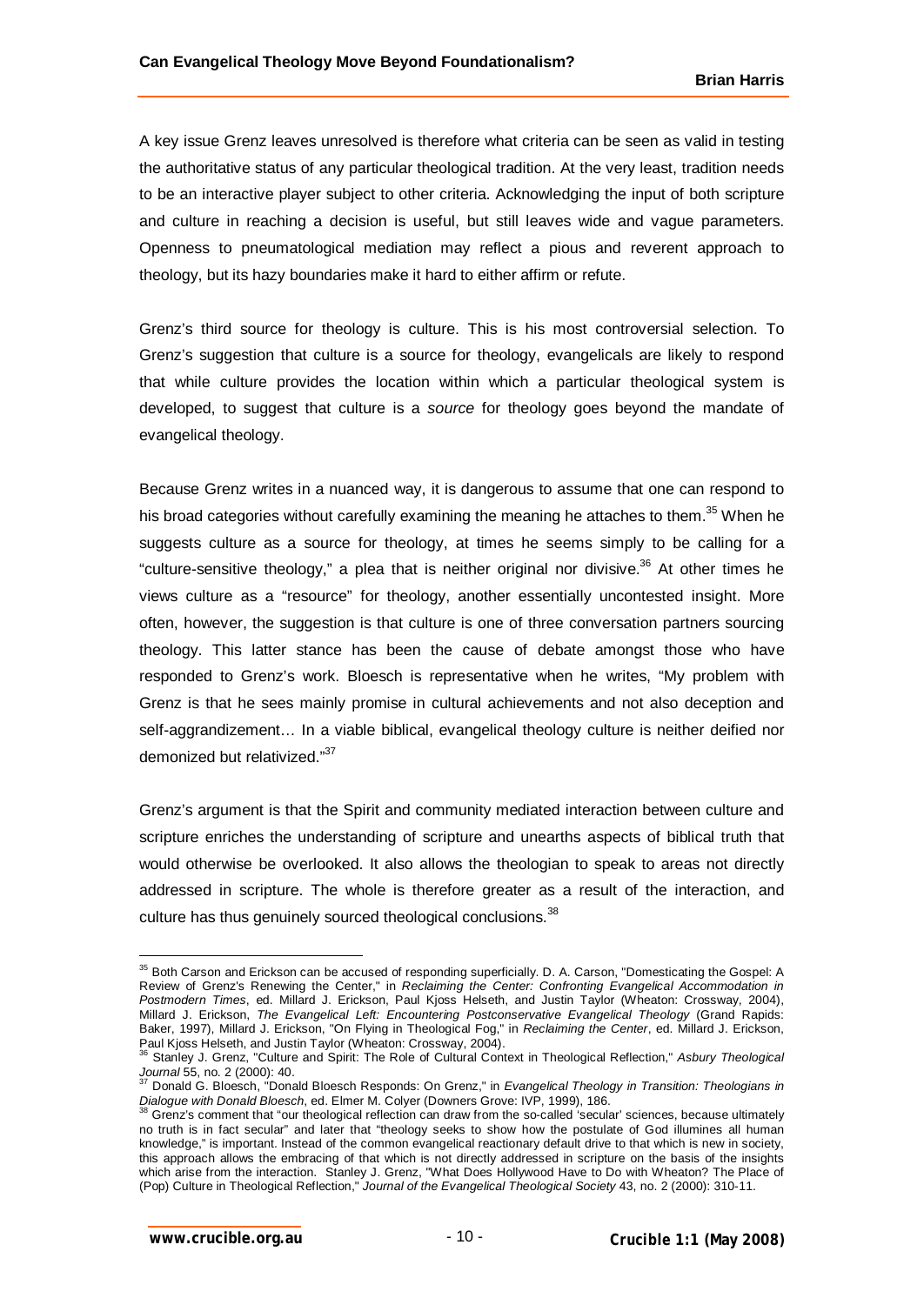In addition to utilizing scripture, tradition and culture as sources for theology, Grenz argues that a theology suited to the postmodern situation will utilize three focal motifs, namely the Trinity as a structural motif, community as an integrative motif and eschatology as an orienting motif.<sup>39</sup> He reasons that while the use of scripture, tradition and culture provide a rounded trio of conversation partners, these should be supplemented by the focal motifs of Trinity, community and eschatology. Placing contemporary theological construction in eschatological perspective, and in this way working backwards from the ultimate *telos* of human existence, helps to address the concerns of the present without being held hostage to them. It ensures that theology retains a prophetically anticipatory character. If the eschaton will see the creation of a community that reflects and interacts with the communion experienced by the triune God, focusing theological construction around Trinity, community and eschatology provides a seamless trio of motifs.

In moving from a single source for theological construction to a trio of sources filtered through three focal motifs, a fundamental methodological problem appears. Grenz uses the image of the three sources acting as conversation partners, but how does one decide if a conversation partner is speaking too loudly? If conversation partners contradict each other, how are we to adjudicate between their conflicting claims? If a theological method is to move beyond foundationalism, the classic evangelical conviction that primacy must be given to the voice of scripture will no longer be indulged. Simply deferring to the voice of scripture is a return to foundationalism, with an inerrant and authoritative Bible the foundation upon which all other theological insights are built.

Grenz's own approach to this dilemma is seen in his text on homosexuality, *Welcoming but*  Not Affirming.<sup>40</sup> It provides a test case of whether he has really moved beyond foundationalism, because it helps us to assess if he genuinely allows culture to source theological conclusions, largely because the major clamour for evangelicals to change their understanding of homosexuality has not primarily come from either church historians or biblical scholars, but from those who are aware of the significant shift in public attitudes to homosexuality in recent years.<sup>41</sup> What was once largely portrayed as a matter of individual personal morality is now more commonly seen as a human rights issue closely inter-woven with the question of social justice.<sup>42</sup> The context in which evangelicals are trying to

<sup>39</sup> Grenz and Franke, *Beyond Foundationalism: Shaping Theology in a Postmodern Context*, 24-25.

<sup>40</sup> Stanley J. Grenz, *Welcoming but Not Affirming: An Evangelical Response to Homosexuality* (Louisville:

Westminster John Knox Press, 1998).<br><sup>41</sup> This is not to suggest that there is not lively debate amongst evangelicals as to either what constitutes a valid biblical approach to homosexuality or a valid understanding of the church's tradition on the matter. It is simply to note that the more pressing questions seem to surround the role context and culture (or science and psychology) should play in arriving at an ethical response to the issue.

 $\sim$  So e.g. Loughlin chastises the church for inconsistency in advocating for the rights of homosexuals outside the church while denying them to homosexuals within the church. Gerard Loughlin, "Gathered at the Altar: Homosexuals and Human Rights," *Theology and Sexuality* 10, no. 2 (2004).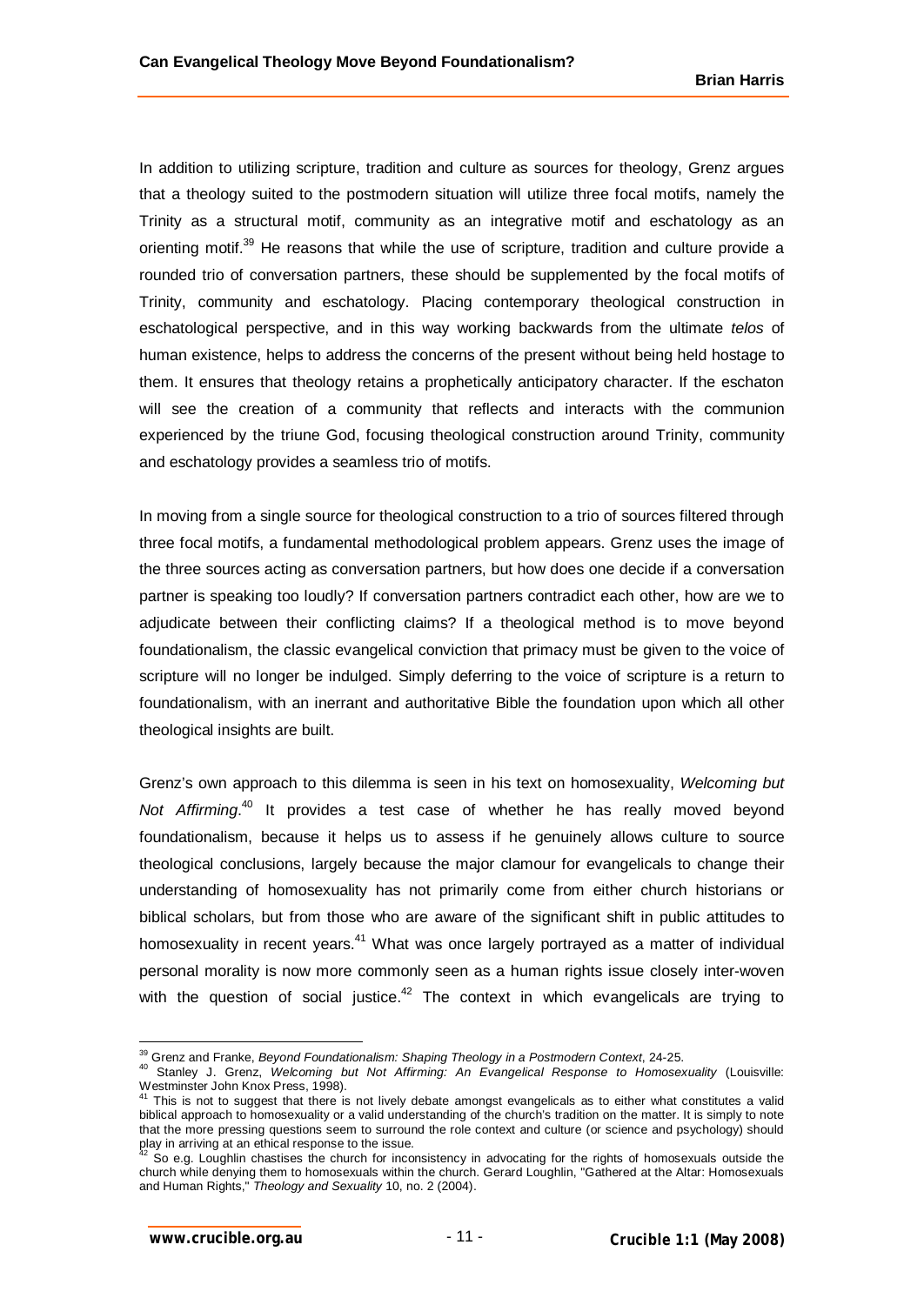understand scripture and the traditional attitudes of the church to homosexuality has thus undergone considerable change. If culture is genuinely a source for theology, it would seem reasonable to expect that a changed cultural context might lead to different theological conclusions being drawn.

To Grenz's credit, in attempting to devise an evangelical response to homosexuality he stays close to his proposed theological method. He systematically works through biblical texts and themes which deal with homosexuality, exploring alternate understandings of these texts, but concluding that they teach that all forms of genital intercourse must be between a male and a female who are married to each other. Likewise, while willing to acknowledge that some alternative readings of the church's tradition are possible, he concludes that the overwhelming weight of the church's tradition is against legitimizing homosexual relationships. Two of his three conversation partners in theological construction therefore speak with resonant voices.

For Grenz, the unacknowledged dilemma comes from his third source, culture. A significant cultural shift has taken place in both the understanding of homosexuality and in attitudes to same sex relationships. Philip Culbertson points out that

In today's counselling world, the American Psychiatric Association of Social Workers, the American Psychological Association, the National Association of Social Workers, and the National Association for Marriage and Family Therapy state that it is unethical for members to treat gayness as an emotional disorder or to discriminate in any way on the basis of sexual orientation.<sup>43</sup>

In an article in *Time* magazine in 1982, Richard Schickel argued that a more sympathetic cinematic portrayal of homosexuality was starting to emerge.<sup>44</sup> The observation has proved valid, and has escalated in recent years.<sup>45</sup> Though Grenz advocates a place for popular culture in theological construction, $46$  he does not pay serious attention to the significance of the shift in attitudes to homosexuality, which brings into question the seriousness of his claim that culture is a source for theological construction.

In fairness to Grenz, he does endeavour to interact with contemporary culture, and from the opening chapter of the book attempts to understand, to use the title of the first chapter, "Homosexuality in Contemporary Practice." However, what is quickly apparent is the selective

 <sup>43</sup> Philip Culbertson, *Caring for God's People: Counseling and Christian Wholeness* (Minneapolis: Fortress, 2000),

<sup>191.</sup> <sup>44</sup> Richard Schickel, "Gays to the Fore, Cautiously," *Time*, March 22 1982. Films he cites are *Victor/Victoria, Making Love,* and *Personal Best.*

<sup>45</sup> A good example is the 2005 movie *Brokeback Mountain*, which portrays the homosexual love relationship between two men in the American West between 1963 and 1983. It was nominated for eight Academy Awards and won three. See, Grenz, "What Does Hollywood Have to Do with Wheaton? The Place of (Pop) Culture in Theological Reflection."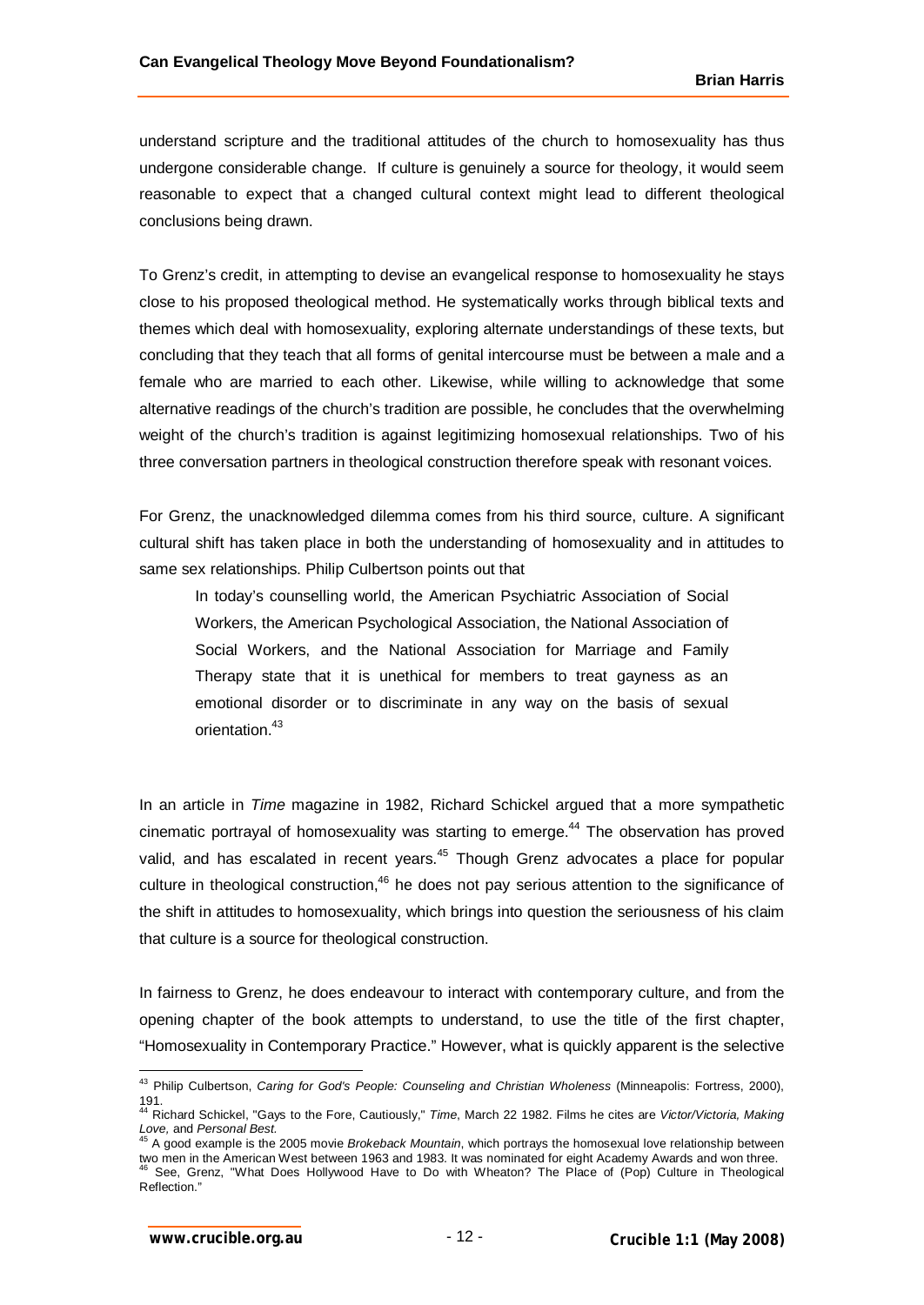nature of the interaction with contemporary culture. Thus, for example, Grenz quickly embarks upon the search for causes of homosexuality. The search for a cause reflects an ideological bias, as the causes examined largely presuppose some form of pathology.<sup>47</sup> A similar search for the cause or causes of heterosexuality is not undertaken. If one works from the premise that homosexuality reflects some form of shortfall, its practice is unlikely to be sanctioned. By contrast, if the premise is that homosexuality is a normal, albeit minority, preference, the ethical evaluation is likely to be different.<sup>48</sup> Even as he embarks on the search for causes of homosexuality Grenz acknowledges that, "since the mid-twentieth century the belief that homosexuality is a sexual orientation and that it may be the normal condition for some people has gained wide acceptance in professional and academic circles," but the implications of this statement do not impact what follows.<sup>49</sup>

In describing the contemporary context, Grenz portrays two worlds. The first is the world in which most evangelicals live. It is one where homosexuality is seen as an abnormal condition whose causes must be redressed so that the homosexual orientation can be changed. Some evangelical psychologists and counsellors are cited to help support this stance.<sup>50</sup> An alternative view, which "has gained widespread acceptance in professional and academic circles,<sup>"51</sup> argues that the privileging of heterosexuality is the root cause of widespread homophobia. To counter this, the normality of homosexuality must be affirmed and celebrated. In such a world, any effort to change a person's homosexual orientation is inappropriate.

Here we come to the heart of the quandary in Grenz's method. When it comes to the question of homosexuality, allowing culture as a source for theology (and theological ethics) produces a majority voice that is discordant with the classic evangelical stance on homosexuality, and a much softer voice that supports the traditional stance. Which should be heeded? Consistent with Grenz's method is his shift to the other two sources for theology, scripture and tradition. The cultural voices that are privileged will be those that cohere with the biblical message and the tradition of the church. While there is a certain "common sense" feel to this, it is not unproblematic. In an alternative scenario, would evangelicals be willing to abandon the voice of scripture if the insights of tradition and culture weighed against it? If not, does the method really move beyond foundationalism?

 $\overline{\phantom{a}}$ 

 $^{47}$  Grenz is fully aware that he lays himself open to this charge: "I embark on this task conscious, however, that a number of writers look askance at the research into the 'causes' of homosexuality. They worry that these endeavours are intrinsically hostile to homosexual persons…" Grenz, *Welcoming but Not Affirming: An Evangelical Response to Homosexuality*, 14. <sup>48</sup> The tendency to confuse a "minority preference" with an "*abnormal* preference" is one that must be avoided.

Indeed, if homosexual people are a minority group, it could be argued that the ethical focus should shift to the safeguarding that the Bible encourages for vulnerable groups. The issue is then not one of preventing certain perverse behaviours, but of protecting a susceptible group as a matter of social justice.

<sup>49</sup> Grenz, *Welcoming but Not Affirming: An Evangelical Response to Homosexuality*, 14.

<sup>50</sup> Grenz, *Welcoming but Not Affirming*, 25-30.

<sup>51</sup> Grenz, *Welcoming but Not Affirming*, 14.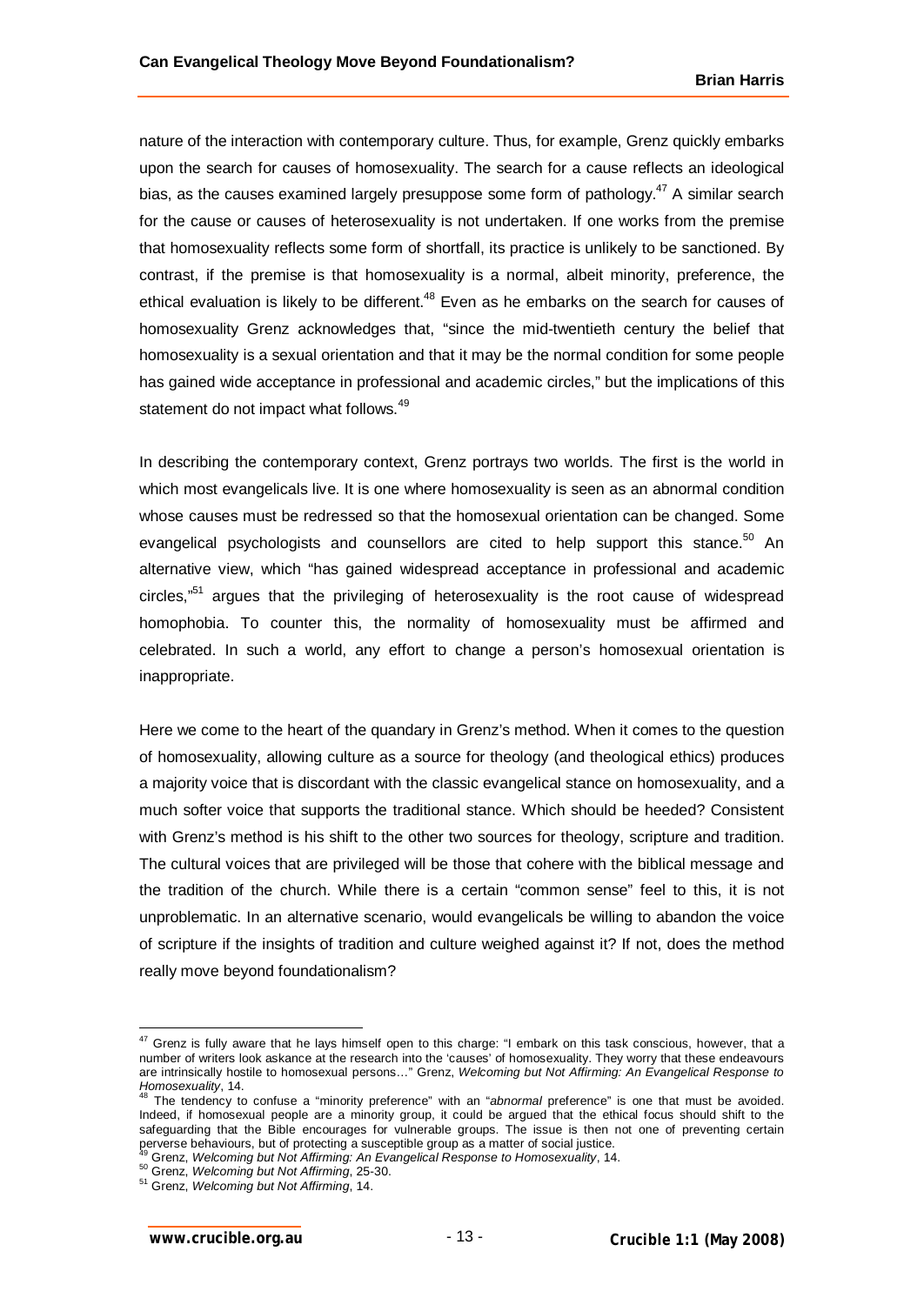A further problem in Grenz's attempt to move beyond foundationalism is also apparent. At the heart of Grenz's postfoundational revisioning of the role of scripture in sourcing theological insights is the need to reclaim not only the doctrine of the inspiration of scripture, but its illumination by the Spirit. Grenz's proposal is that this illumination comes to the faithful community of God in their historic and geographic locatedness and that it is pneumatologically mediated and communally received. Such an approach leads to a greater tentativeness in reaching theological conclusions, and potentially allows a changed context to lead to new conclusions. The more provisional and open contours of this stance help to justify the claim that this is a move to a postfoundational approach to scripture.

The test comes in whether Grenz is prepared to accept the outcomes of such an approach. In what seems a fairly close adherence to Grenz' proposals, Glennon outlines how two Baptist congregations came to the conclusion that they should adopt an approach to homosexuality that is both welcoming and affirming.**<sup>52</sup>** The conclusions reached by these two congregations are very different to those reached by Grenz in *Welcoming but Not Affirming,* where, rather than this revisioned understanding of biblical illumination being implemented when the biblical text is approached, a standard evangelical exegesis of the text is undertaken. The text is assumed to be inspired and therefore able to be propositionally analysed to yield timeless truths and propositions. In doing this, Grenz adopts a method that is in no way remarkable for evangelical ethics, but which clearly falls short of the revisioned postfoundational evangelical method that he proposes.**<sup>53</sup>**

Having three sources for theology compounds the hermeneutical dilemma – which understanding of scripture, which tradition and which view of culture? The model adopted by Grenz in *Welcoming but Not Affirming* suggests that it is via classical biblical exegesis, a mainstream understanding of tradition and the selective use of culture, where only evidence that supports the insights from the first two sources is allowed.<sup>54</sup> Not too surprisingly, as in this instance, this leads to conclusions that are perfectly consistent with the Evangelical tradition, but it is unconvincing to claim that the method used to source these conclusions

 $52$  Glennon's thought-provoking study outlines the process of discernment which led to two Baptist congregations adopting both a welcoming and affirming stance on homosexuality, and which led to their subsequent disaffiliation from their denomination. Fred Glennon, "Must a Covenantal Sexual Ethic Be Heterocentric? Insights from Congregations," *Perspectives in Religious Studies* 28, no. 3 (2001).

<sup>53</sup> Grenz also fails to grapple with the emergence of "Queer hermeneutics" which sometimes adopts a method not dissimilar to the one Grenz proposes. So, for example, Gray Temple, using the grid of scripture, tradition and reason (what he calls "the three-stranded chord of Anglican authority"), arrives at very different conclusions to Grenz, and in a quest for "the grace of relational stability" argues for "same-sex unions as a sacramental option." Gray Temple, *Gay Unions: In the Light of Scripture, Tradition and Reason* (New York: Church Publishing, 2004), 21, 129.<br><sup>54</sup> This is a stream action and *Reason* (New York: Church Publishing, 2004), 21, 129.

This is a strong accusation, but is seen in Grenz's insistence, for example, that scientific research has not established that homosexual attraction "is either innate or an ineradicable trait that for this reason can be said to be normal for some persons." Grenz, *Welcoming but Not Affirming: An Evangelical Response to Homosexuality*, 32. We earlier noted Culbertson's statement that such a position flies in the face of the findings of, amongst others, the American Psychiatric Association of Social Workers, the American Psychological Association, the National Association of Social Workers, and the National Association for Marriage and Family Therapy. If the views of mainstream representative bodies from the social sciences are disallowed, one is led to the conclusion that the insights of the social sciences are being used selectively. Culbertson, *Caring for God's People: Counseling and Christian Wholeness*, 191.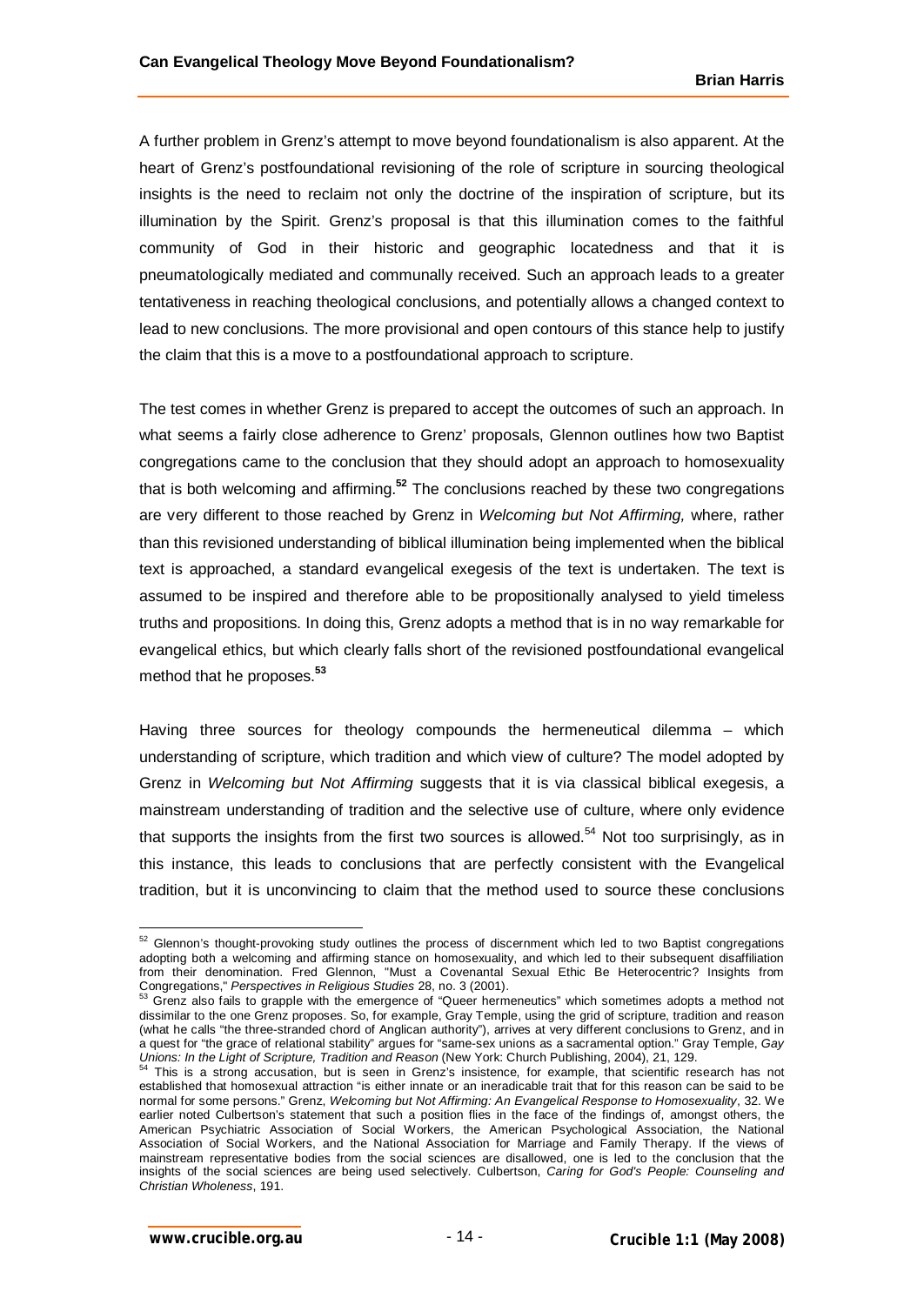moves "beyond foundationalism." At best, Grenz's application of his model represents a chastened foundationalism. In other words, Grenz is willing to embrace a foundationalism which allows sources other than scripture to be engaged with during theological construction, but which ensures that scripture's inspired (but not illuminated) voice can override any dissenting voices. If this is a move beyond foundationalism, the distance covered is extremely modest.

While not doubting the integrity of Grenz's effort to devise a method that moves beyond foundationalism, Grenz's failure to capitalize on the potential inherent within his method raises the question of whether evangelical theology can renounce foundationalism and remain evangelical theology. Is it necessary for scripture to remain as the undisputed foundation for all theological conclusions that wear the label of evangelical theology?

In Grenz's own work there are times where he seems to move beyond foundationalism. The opening volume of his incomplete<sup>55</sup> series The Matrix of Christian Theology,<sup>56</sup> develops a theological anthropology that engages the concerns of a postmodern culture in a genuinely postfoundational manner. The difference between *The Social God and the Relational Self* and *Welcoming but Not Affirming* lies in Grenz's ability to effectively appropriate the insights of the social sciences in *The Social God*, whereas he feels compelled to renounce them in *Welcoming but Not Affirming.* Though the majority of evangelicals may feel comfortable with Grenz's selective use of the social sciences (or culture), from a methodological perspective it reflects that Grenz is only willing to move beyond foundationalism when he is confident that the extra biblical voices will help confirm the voice of scripture. When this is not the case, he lapses back to foundationalism. In doing so he signals that any attempt by evangelicals to move beyond foundationalism will, at best, be inconsistent.

Grenz's inability to move beyond a chastened foundationalism in *Welcoming but Not Affirming* should alert us to the potential pitfalls in embracing a genuinely postfoundational method. If a hallmark of evangelicalism is to continue to be its insistence that scripture serves as the norming norm in theological construction, the effort to construct an evangelical theological method that embraces postfoundationalism might prove more difficult than initially imagined.

<sup>55</sup> Grenz died suddenly in 2005 at the age of 55. Only two of the proposed six volumes of *The Matrix of Christian* 

*Theology* were completed. <sup>56</sup> Stanley J. Grenz, *The Social God and the Relational Self: A Trinitarian Theology of the Imago Dei*, *The Matrix of Christian Theology* (Louisville: Westminster John Knox Press, 2001).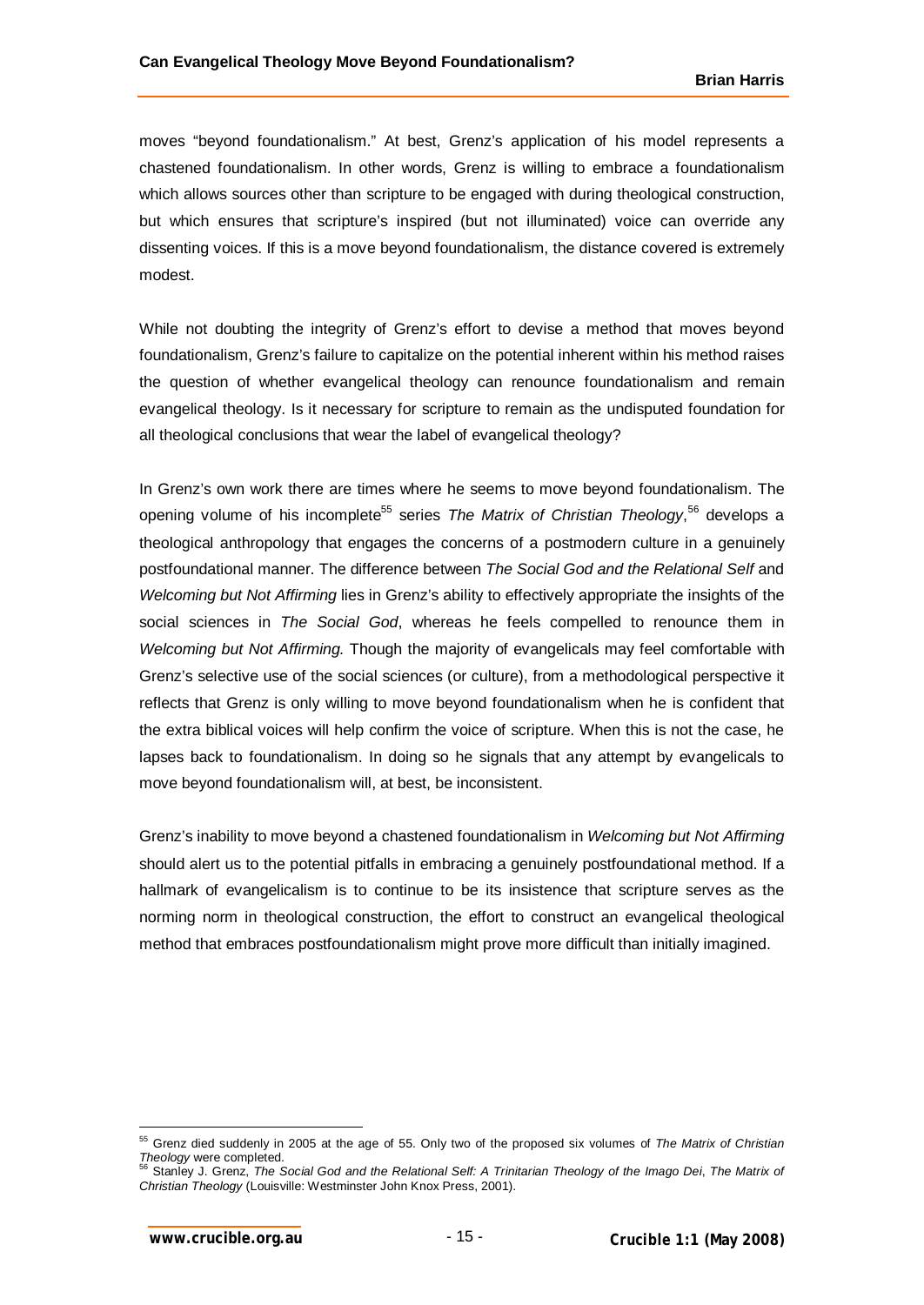## **References**

- Barnes, Elizabeth. "Jesus Christ: The Church's One Foundation." *Perspectives in Religious Studies* 25, no. 2 (1998): 175-83.
- Bebbington, David. *Evangelicalism in Modern Britain: A History from the 1730s to the 1980s*. Grand Rapids: Baker, 1989.
- Bloesch, Donald G. "Donald Bloesch Responds: On Grenz." In *Evangelical Theology in Transition: Theologians in Dialogue with Donald Bloesch*, edited by Elmer M. Colyer, 184-87. Downers Grove: IVP, 1999.
- Brand, Chad O. "Defining Evangelicalism." In *Reclaiming the Center: Confronting Evangelical Accommodation in Postmodern Times*, edited by Millard J. Erickson, Paul Kjoss Helseth and Justin Taylor, 281-304. Wheaton: Crossway, 2004.
- Carson, D. A. "Domesticating the Gospel: A Review of Grenz's Renewing the Center." In *Reclaiming the Center: Confronting Evangelical Accommodation in Postmodern Times*, edited by Millard J. Erickson, Paul Kjoss Helseth and Justin Taylor, 33-55. Wheaton: Crossway, 2004.
	- ———. *The Gagging of God: Christianity Confronts Pluralism*. Grand Rapids: Zondervan, 1996.

Cross, Terry L. "A Proposal to Break the Ice: What Can Pentecostal Theology Offer Evangelical Theology." *Journal of Pentecostal Theology* 10, no. 2 (2002): 44-73.

- Culbertson, Philip. *Caring for God's People: Counseling and Christian Wholeness*. Minneapolis: Fortress, 2000.
- Erickson, Millard J. *The Evangelical Left: Encountering Postconservative Evangelical Theology*. Grand Rapids: Baker, 1997.
- ———. "On Flying in Theological Fog." In *Reclaiming the Center*, edited by Millard J. Erickson, Paul Kjoss Helseth and Justin Taylor, 323-47. Wheaton: Crossway, 2004.
- Erickson, Millard J., Paul Kjoss Helseth, and Justin Taylor, eds. *Reclaiming the Center: Confronting Evangelical Accommodation in Postmodern Times*. Wheaton: Crossway, 2004.
- Glennon, Fred. "Must a Covenantal Sexual Ethic Be Heterocentric? Insights from Congregations." *Perspectives in Religious Studies* 28, no. 3 (2001): 215-33.
- Grenz, Stanley J. "Culture and Spirit: The Role of Cultural Context in Theological Reflection." *Asbury Theological Journal* 55, no. 2 (2000): 37-51.
- ———. *A Primer on Postmodernism*. Grand Rapids: Eerdmans, 1996.
- ———. *Renewing the Center: Evangelical Theology in a Post-Theological Era*. Grand Rapids: Baker, 2000.
- ———. *Revisioning Evangelical Theology: A Fresh Agenda for the Twenty First Century*. Downers Grove: Inter Varsity Press, 1993.
- ———. *The Social God and the Relational Self: A Trinitarian Theology of the Imago Dei*, *The Matrix of Christian Theology*. Louisville: Westminster John Knox Press, 2001.
- ———. *Theology for the Community of God*. Nashville: Broadman and Holman, 1994.
- ———. *Welcoming but Not Affirming: An Evangelical Response to Homosexuality*. Louisville: Westminster John Knox Press, 1998.
- ———. "What Does Hollywood Have to Do with Wheaton? The Place of (Pop) Culture in Theological Reflection." *Journal of the Evangelical Theological Society* 43, no. 2 (2000): 303-14.
- Grenz, Stanley J., and John R. Franke. *Beyond Foundationalism: Shaping Theology in a Postmodern Context*. Louisville: Westminster John Knox Press, 2001.
- Harris, Brian. "Stanley Grenz's Theological Method: Revisioning Evangelical Theology or Business as Usual?" Paper presented at the Evangelical Identities Conference, Auckland, 29 March 2007.
- Helseth, Paul Kjoss. "Are Postconservative Evangelicals Fundamentalists? Postconservative Evangelicalism, Old Princeton and the Rise of Neo-Fundamentalism." In *Reclaiming the Center: Confronting Evangelical Accommodation in Postmodern Times*, edited by Millard J. Erickson, Paul Kjoss Helseth and Justin Taylor, 223-50. Wheaton: Crossway, 2004.
- Lindbeck, George A. *The Nature of Doctrine: Religion and Theology in a Postliberal Age*. Philadelphia: Westminster Press, 1984.